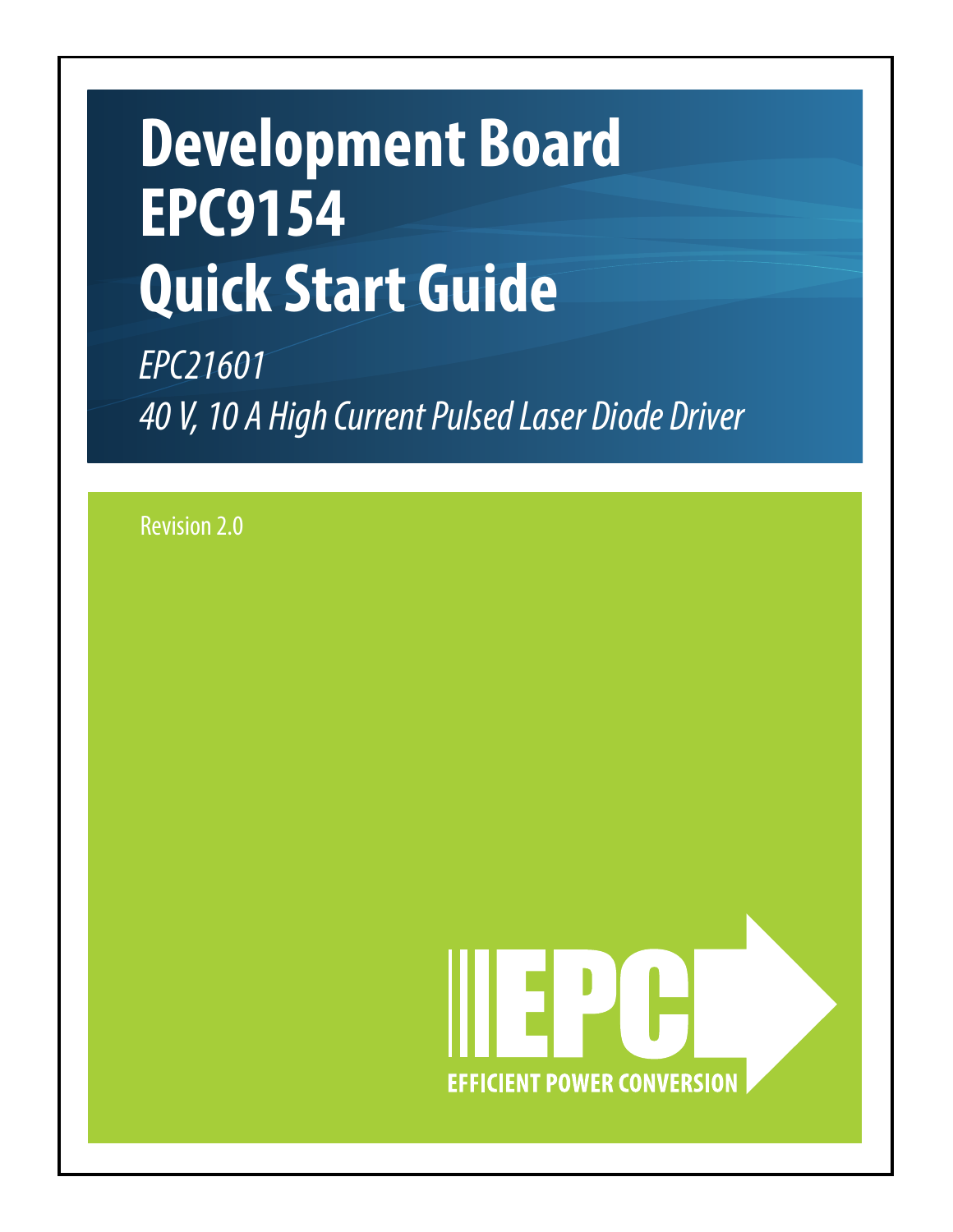## **DESCRIPTION**

The EPC9154 development board is primarily intended to drive laser diodes with short, high current pulses. Capabilities include minimum pulse widths of < 2 ns, peak currents > 10 A, and bus voltage rating of 30 V. The board is shipped with an EPC21601 eGaN® FET. The EPC21601 monolithically integrates an ultrafast eGaN gate driver with and a 10 A, 40 V eGaN IC in one tiny 6-bump BGA IC. The EPC9154 ships with the EPC9989 interposer board. The EPC9989 is a collection of break-away 5 mm x 5 mm square interposer PCBs with footprints for different lasers, RF connectors, and a collection of other footprints designed for experimentation with different loads. The use of the interposers allows many different lasers or other loads to be mounted on the EPC9154. Laser diodes or other loads are not included, and must be supplied by the user.

The EPC9154 combines the EPC21601 eGaN IC with a printed circuit board with inputs, outputs, and test points in order to evaluate and demonstrate the capabilities of the IC and connected load. The printed circuit board is designed to minimize the power loop inductance while maintaining mounting flexibility for the laser diode or other load. It includes multiple on-board passive probes for voltages and is equipped with MMCX connections for input and sensing. The EPC21601 IC requires a 5  $V_{DD}$ supply, but is designed to interface with 3.3 V and 5 V CMOS logic families. In many cases it can also be driven from 2.5 V and 1.8 V logic families. Finally, the board can also be used for other applications requiring a ground-referenced eGaN IC, e.g. Class E amplifiers, boost converters, or similar. A complete block diagram of the circuit is given in Figure 1, and a detailed schematic in Figure 6.

For more information on the EPC21601 eGaN IC, please refer to the datasheet available from EPC at **[www.epc-co.com](https://epc-co.com/epc/Portals/0/epc/documents/datasheets/epc21601_datasheet.pdf)**. The datasheet should be read in conjunction with this quick start guide.

## **SETUP AND OPERATION**

Development board EPC9154 is easy to set up to evaluate the performance of the EPC21601 eGaN IC. Refer to Figure 2 for proper connect and measurement setup and follow the procedure below:

- 1. Review laser safety considerations. Observe all necessary laser safety requirements including the use of personal protection equipment (PPE) as required. Refer to qualified safety personnel as necessary.
- 2. With power off, install laser diode U2 or other load. The use of one of the interposers from the included EPC9989 may be used to mount the laser or other load, and this is discussed in the section **LASER DIODE AND LOAD CONSIDERATIONS** for further information.
- 3. With power off, connect the input power supply bus to  $+V_{BUS}$  (J1) and ground / return to  $-V_{BUS}$  (J9) or GND.
- 4. With power off, connect the logic supply (5.1-1.2  $V_{DC}$ ) to + $V_{Looic}$  (J9) and ground return to  $-V_{\text{Loqic}}(J9)$  or GND.
- 5. With power off, connect the signal pulse generator to the input J3. J3 is terminated with 50  $\Omega$  at the input of the EPC21601 IC (U1), and can accommodate 3.3 V and 5 V CMOS logic inputs. This range may be extended in some cases, as discussed in this guide.
- 6. Connect the remaining measurement MMCX outputs to an oscilloscope, using 50  $\Omega$  cables and with the scope inputs set to 50  $\Omega$ impedance. See section **MEASUREMENT CONSIDERATIONS** for more information, including the attenuation values for each output. *Note that the current sensing output is not functional for this board revision.*
- 7. Turn on the logic supply voltage to a value within the specification.
- 8. Turn on the bus voltage to a value within the specification.

#### Table 1: Performance Summary (T<sub>a</sub> = 25°C) EPC9154

| <b>Symbol</b>      | Parameter                   | <b>Conditions</b> | <b>Min</b>     | <b>Nom</b> | <b>Max</b> | <b>Units</b> |
|--------------------|-----------------------------|-------------------|----------------|------------|------------|--------------|
| V <sub>Logic</sub> | Gate drive and logic supply |                   | 5.5            |            | 12         | ٧            |
| V <sub>BUS</sub>   | Bus input voltage range     |                   | 0              |            | $30*$      |              |
| <b>LOAD</b>        | Output load current         |                   |                |            | $10***$    | A            |
| $Z_{\sf IN}$       | Input impedance             | J3 input          |                | 50         |            | Ω            |
| V <sub>INPUT</sub> | Input pulse range           |                   | 0              |            | 5          | ν            |
| F <sub>INPUT</sub> | Input pulse frequency       |                   | 0              | 50         | $150***$   | <b>MHz</b>   |
| l <sub>Pin</sub>   | Input pulse width           |                   | $\overline{2}$ |            | 1000       | ns           |

The voltage rating of the EPC21601 eGaN IC is 40 V. The extremely fast switching transitions may result in ringing. It is the responsibility of the user to ensure that the peak voltage does not exceed the rating.

- This is the EPC21601 rating, and does not account for heat generated by the load. It is the responsibility of the user to ensure that operating temperatures are within component specifications.
- \*\*\* The EPC21601 is specified to have a 100 MHz maximum operating frequency, but in many cases can operate at a much higher frequency.

**SAFETY WARNING:** This board is capable of driving laser diodes to generate high power optical pulses. Such pulses are capable of causing **PERMANENT VISION DAMAGE AND BLINDNESS** as well as additional injury or property damage. Laser diodes may emit infrared (IR) light that is invisible to the user, but which can still cause **PERMANENT VISION DAMAGE AND BLINDNESS** as well as additional injury or property damage. User is fully responsible for following proper laser safety procedures to prevent injury or damage.



*Figure 1: Block diagram of EPC9154 development board*

- 9. Turn on the pulse source and observe switching operation via the outputs and any additional desired probing. Laser diode output may be observed with an appropriate electro-optical receiver.
- 10. Once operational, adjust the bus voltage, input pulse width, and pulse repetition frequency (PRF) as desired within the operating range and observe the system behavior.
- 11. For shutdown, please follow steps in reverse.
- **NOTE**: This circuit contains nodes with very fast edges and with voltages one or two orders of magnitude higher that standard logic signals. Standard methods and probes for power circuits will normally not provide accurate results and may disrupt circuit operation. Please consider probe choice and use carefully. See **[EPC measurement applications note.](https://epc-co.com/epc/Portals/0/epc/documents/application-notes/How2AppNote006%20Measurement.pdf)**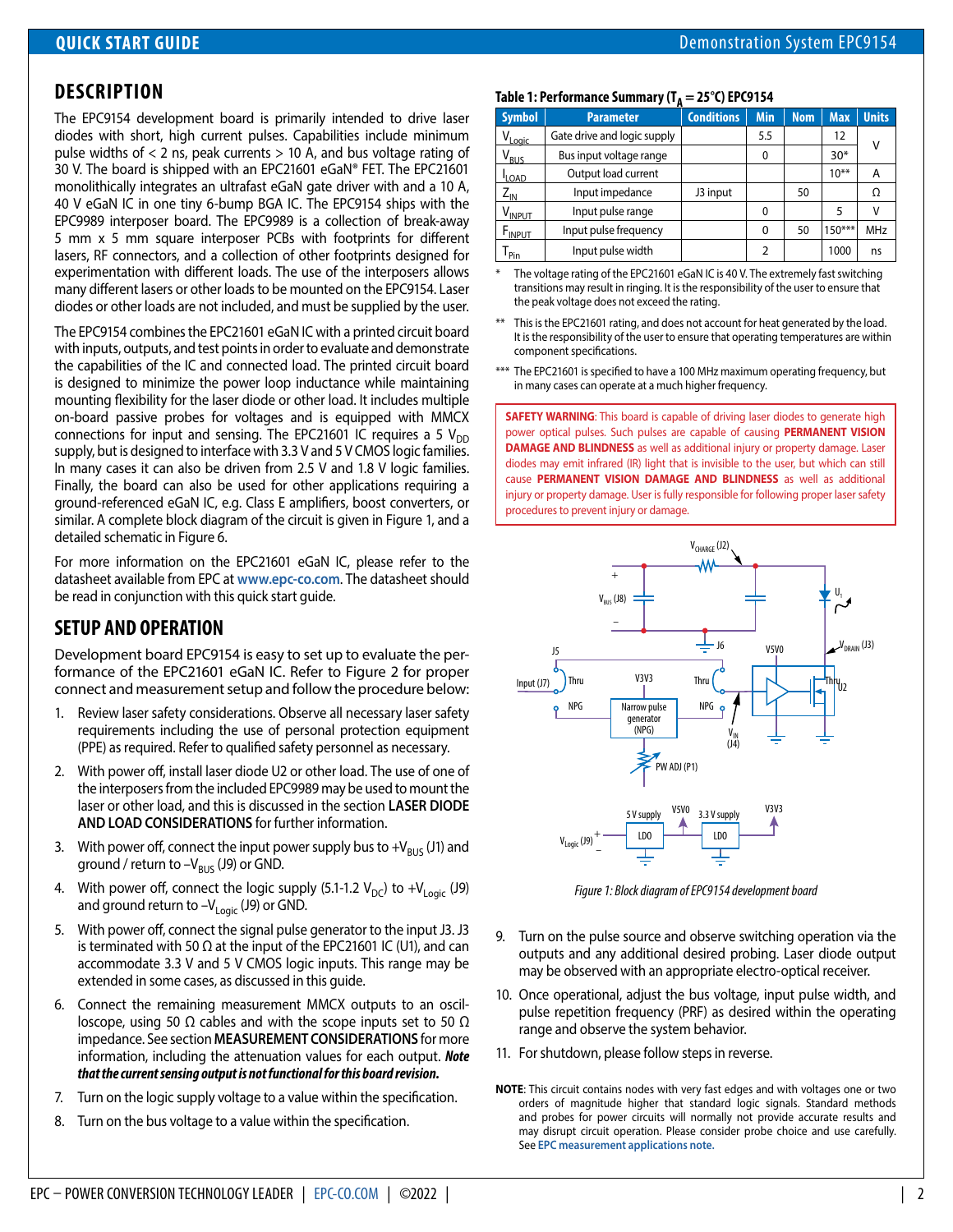## **OPERATING PRINCIPLE**

The EPC9154 is intended as both a demonstration board and a flexible development platform. It is functional out of the box, but is designed to be modified to accommodate a broad range of applications. *It is highly recommended that the user read the entire guide in order to get maximum value from the EPC9154. Note that there are significant feature differences between Rev. 1 and Rev. 2 PCB. Be sure to consult the correct guide for the board version of interest.*

The EPC9154 is shipped as a rectangular pulse laser diode driver. Please refer to the block diagram (Fig. 1) and the schematic (Fig. 6). The EPC9154 basic operating principle is to act as a switch to allow current from the voltage bus to flow through the laser diode or other load when the IC U2 is commanded on, and stop the load current when the IC is commanded off. The speed of the transitions are affected by the load, but are extremely fast. For example, turn-on and turn-off can be faster than 500 ps and 250 ps,



 *Figure 2: Connection and measurement setup*

respectively, for a load current of 10 A.

The IC U2 is controlled via an input pulse that is delivered to MMCX connector J3, which is terminated on the demo board with 50  $\Omega$  at the input pin of U2. The EPC21601 is nominally designed for 3.3 V and 5 V CMOS logic levels, but will operate with many 2.5 V CMOS logic devices. When the input goes high, the gate driver stage of U2 turns on the output stage, allowing current flow through the laser diode or load.

The IC U2 is controlled via an input pulse that is delivered to MMCX connector J7. The input can either be directed straight to U2, or through a Narrow Pulse Generator (NPG). In either case, the input impedance at J7 is approximately 50 Ω. When using the THRU path, one has access to the input pin of the EPC21601 in order to evaluate the performance directly. The EPC21601 is nominally designed for 3.3 V and 5 V CMOS logic levels, but will operate with many 2.5 V CMOS logic devices and with some 1.8 V logic. The NPG is provided for the convenience of the user, and allows one to generate extremely short pulses of adjustable width. The details are given in the section OPERATING PRINCIPLES. In either case, when the input goes high, the gate driver stage of U2 turns on the output stage, allowing current flow through the laser diode or load. If the NPG is used, the output stage of U2 is turned off after an adjustable delay time provided that the input pulse is at least 5 ns longer than the pulse width set in the NPG. If the THRU mode is used, the output of U2 is turned off when the input goes low.

The voltage bus for the laser diode or other load is bypassed via the capacitor bank {C6, C7, C8, C9, C10, C11}. This capacitor bank is part of the main power loop inductance, and the layout is designed to minimize the effect of resulting parasitic inductance. The capacitor bank is fed through a relatively small resistance formed by {R3, R4, R5, R6}. The resistance serves to limit the laser or load current continuous value in the case of long pulses, and also serves to damp parasitic resonance of the power loop. The bus is further filtered via capacitors and a ferrite bead to minimize any transients appearing at the  $V_{BUS}$  (J8) input.

Measurements of key waveforms can be made through the MMCX test points provided. These test points can provide waveform measurements with equivalent bandwidths > 3 GHz. However, they have requirements and properties that differ from most conventional oscilloscope probes. More details on the usage of these test points is provided in section **MEASUREMENT CONSIDERATIONS**.

## **OPERATING CONSIDERATIONS**

The EPC21601 is specifically designed for high speed, short pulse operation while minimizing the number of external parts required. As a result, there are some additional items and limitations that should be observed. These are discussed below.

#### Low V<sub>BUS</sub> operation

The first consideration is that when the IC is operated with  $V_{BUS}$  < 10 V, the output may miss the one or more of first few pulses of a burst, or the first few pulses may be distorted. In many applications, this may be acceptable, and in such cases, the IC will function with  $V_{BUS}$  all the way to 0 V.

#### **Long pulse widths**

The second consideration is that the IC is designed for short pulses. It is recommended that the maximum on-time not exceed 1000 ns. Longer pulses are possible, but the output specifications are not guaranteed under such conditions.

#### **Pulse sources**

The EPC9154 has the option of driving the EPC21601 directly (THRU) or through a pulse shortening circuit called the Narrow Pulse Generator (NPG). The mode is selected via jumpers J5 and J6 as discussed earlier.

The direct (THRU) mode is provided so that the end user can evaluate how their circuit will operate with the EPC21601. The EPC21601 supports 3.3 V and 5 V CMOS logic levels, and with many CMOS devices, it will operate with 2.5 V logic levels. However, some logic gates may struggle to drive the 50 Ω input of the EPC9154 demo board. If one wishes to drive the board directly from lower voltage logic, one may need to increase the value of the 50  $\Omega$  resistor R9 and possibly use a series termination at the driving gate to prevent ringing on the line. These techniques are covered in many sources. For more information, a highly recommended reference is *High-Speed Digital Design – A Handbook of Black Magic by Johnson and Graham* [1].

The EPC21601 is intended for high speed operation, hence when using the THRU mode, it is recommended that the input signal has fast transitions. While the command input has hysteresis, it is recommended that the signal input waveform has edge transition times < 5 ns . The EPC21601 will operate with longer input transitions, but becomes more sensitive to noise at the input.

[1] Howard Johnson and Martin Graham, High Speed Digital Design: A Handbook of Black Magic, 1st Edition. Prentice Hall, Inc., 1993.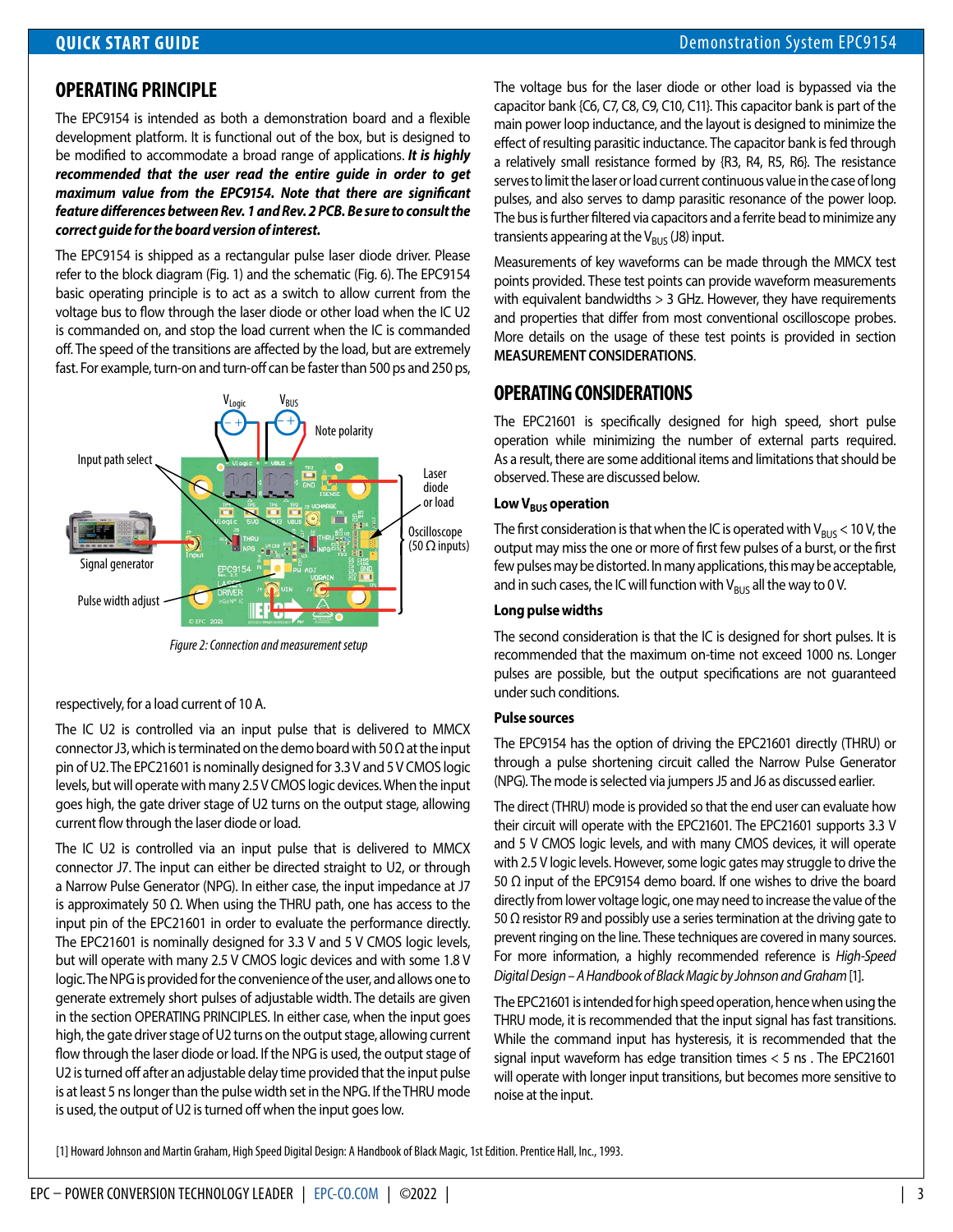#### **Narrow Pulse Generator (NPG)**

The narrow pulse generator is provided as a convenience to the user. It allows the user to provide a short input pulse to the EPC21601 that is triggered by a longer input pulse at J7. When using the NPG, one needs to provide an input pulse suitable for 3.3 V CMOS logic, of pulse length at least 5 ns longer than the desired input to the EPC21601. The pulse length is adjustable using P1 (see Fig. 2), where CW rotation increases pulse width.

The NPG provides a range of pulse widths of approximately 1.5 to 65 ns as shipped, provided the input pulse is at least 5 ns longer than the desired NPG output pulse. The additional propagation delay of the NPG is approximately 5 to 6 ns. If precise adjustments are required, it is recommended to use a non-conductive adjustment tool, since even a small amount of extra capacitance can affect the pulse width. In addition, P1 limits the resolution of the pulse width adjustment, and this is noticeable for very short pulses. If finer adjustment is required for short pulses, it is recommended that P1 be replaced with a lower valued potentiometer from the same component series.

The NPG is provided as a convenience to the end user and as an example of a low-cost means of generating very short pulses. It is not fully characterized over standard operating ranges.

#### **Clamping diodes**

The EPC9154 is a dual edge control driver. When the IC U2 is turned off, energy stored in the stray power loop inductance can cause a U2 output voltage spike that may exceed the device ratings. In order to reduce the voltage spike, a diode-connected EPC2036 eGaN FET (Q1) can be added to help clamp the drain node. There are also provisions for up to two other clamping diodes D1 and D2. While diodes Q1, D1 and D2 can provide some protection to IC U2 and laser U1, they have parasitic inductance and capacitance that can reduce performance and add additional ringing at the very fastest speeds. Hence, they are not populated, and it is left to the user to determine whether they are beneficial for any particular application. D1, D2, and Q2 locations are on the bottom side of the EPC9154 PCB. D3 and D4 are high-speed silicon transient voltage suppressors that only act to clamp spikes above 36 V.

## **LASER DIODE OR LOAD CONSIDERATIONS**

The EPC9154 can be used as is to mount a laser diode or other load. Figure 3 highlights the output pad locations. However, many laser suppliers have different mounting footprints, making it difficult to optimize the performance of the driver and still maintain the desired flexibility. The use of an interposer PCB provides a solution to this problem with a small added performance penalty in the form of an additional 50 pH to 100 pH power loop inductance. The EPC9154 ships with the EPC9989 interposer PCB, shown in Figure. 4. The EPC9989 has an assortment of 5 mm square interposer PCBs that can be snapped off the board. These interposers have various footprints on the top side that can accommodate several surface mount laser diodes, an MMCX connector, and several patterns designed to accommodate a wide variety of possible loads. These interposers mount between the EPC9154 and the laser diode or other load. The EPC9989 is updated as new lasers or loads become available, so Figure 4 may not show the latest board. Figure 5 shows an example of an Excelitas SMD laser diode mounted with one of the interposers.

Finally, a ground pad is made available for those who wish to use the board for alternative applications.



 *Figure 3: Output terminals of the EPC9154*



*Figure 4: EPC9989 interposer. Note that this board is revised as needed to accommodate new lasers and other loads as needed, so the picture may not show the latest revision.*



*Figure 5:Laser diode mounting on output terminals with interposer. Please note that the photograph is of the EPC9126 demo board, but the same interposers and footprints apply* to *the EPC9154.*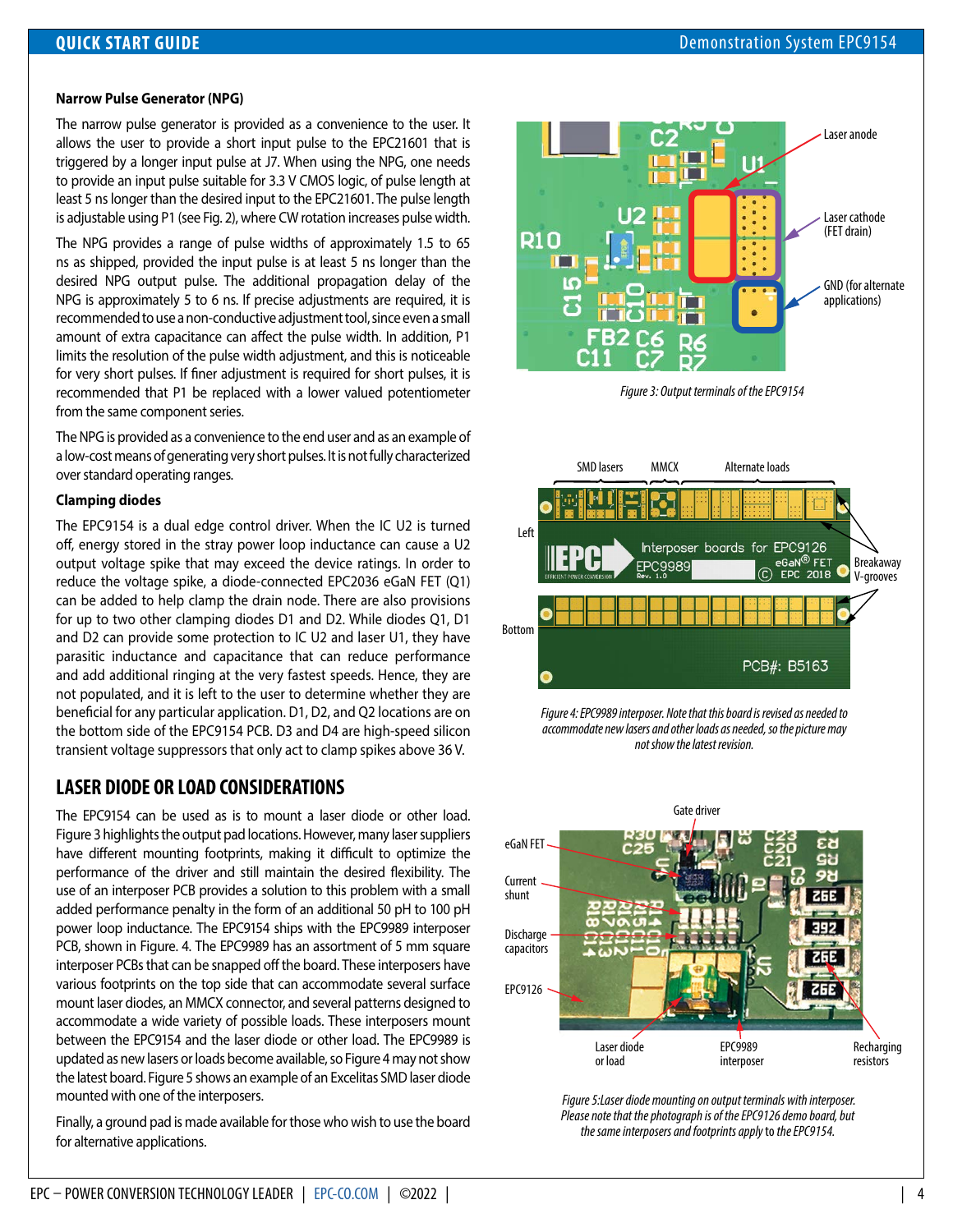The recommended use of the interposer is the following:

- 1. Apply solder paste to the U1 pads on the EPC9154 PCB.
- 2. Apply solder paste to the appropriate pads on the top side of the interposer.
- 3. Place the desired interposer with the bottom side facing the top side of the EPC9154 on the U2 footprint, making sure the pads on the bottom of the interposer align with the footprint on top of the EPC9154 PCB.
- 4. Place the laser diode or desired load on the interposer, making sure the pads on the bottom of the laser or load align with the footprint on top of the interposer PCB.
- 5. Reflow the entire assembly with the recommended temperature profile for the solder used. The use of a reflow oven that can meet the recommended soldering specifications is highly recommended. Other reflow methods may also be used based on the experience of the user.

The power loop inductance, including that of the laser diode, is a primary factor that determines the shape of the laser pulse. Considerable effort has been made to minimize power loop inductance while maximizing the choice of laser diode and its orientation. The discharge caps, laser diode or other load, and the eGaN FET must all be mounted in close proximity to each other in order to minimize inductance. As a result, the user must take care not to damage any components when mounting the laser or changing other components in the power loop.

The EPC9154 is capable of driving laser diodes with current pulses can result in peak powers of several tens of watts of optical power. Laser diodes for lidar applications are designed with this in mind, but thermal limitations of the laser package mean that pulse widths, duty cycles, and pulse repetition frequency limitations must be observed. Read laser diode data sheets carefully and follow any manufacturers' recommendations.

## **MEASUREMENT CONSIDERATIONS**

MMCX jacks are provided to measure several voltages in the circuit, including EPC21601 IC input (J6) and output (J5) voltages, and the charge voltage of the energy storage cap (J2). All measurement points are designed to be terminated in 50  $\Omega$ , hence when viewing waveforms, the oscilloscope inputs should be set to a 50  $\Omega$  input. Ideally, unused inputs should be also terminated with a 50  $\Omega$  load to prevent the probes from creating additional resonances. The output voltage and the discharge cap sense voltage have on-board terminations to greatly reduce this effect, and in practice, the remaining resonances are small enough to ignore in most applications. It is recommended that the user verify this for their own requirements.

All sense measurement MMCXs, except for the shunt measurement (J1), use the transmission line probe principle to obtain waveform fidelity at sub-ns time scales. They have been verified to produce nearidentical results to a Tektronix P9158 3 GHz transmission line probe. As a result of their design, they have a built-in attenuation factor. The impedance of the probes at the measurement node is relatively small  $(-1)$  kΩ). In order to minimize the effects of the low probe impedance on the operation of the demo board, the output voltage (J5) and capacitor voltage (J2) probes have DC blocking capacitors. As a result, measured pulse waveforms will exhibit droop as pulse widths are increased. The user should keep these factors in mind if accustomed to more conventional oscilloscope probes.

#### **Rev. 2 of the EPC9154 does not include a current shunt, therefor the current shunt output J1 is not used at this time. A future revision may include this functionality.**

Table 2 summarizes the properties of the MMCX test points for ease of reference.

| <b>Designator</b> | <b>PCB</b><br><b>label</b>  | <b>Description</b>                                           | <b>Attenuation</b><br>factor | Internal 50 $\Omega$<br><b>termination</b> | <b>Attenuation</b><br>factor |  |
|-------------------|-----------------------------|--------------------------------------------------------------|------------------------------|--------------------------------------------|------------------------------|--|
| J <sub>2</sub>    | CAP                         | <b>Bus capacitor</b><br>voltage<br>(VCHARGE on<br>schematic) | 41 V/V                       | YES                                        | <b>YES</b>                   |  |
| J1                | <b>SHUNT</b>                | Not used                                                     | Not used                     | Not used                                   | Not used                     |  |
| J5                | $V_{OUT}$                   | U <sub>2</sub> output<br>voltage                             | 41 V/V                       | YES                                        | YES                          |  |
| J6                | $\mathsf{V}_{\mathsf{IN1}}$ | U2 input<br>voltage                                          | 20 V/V                       | NO                                         | ΝO                           |  |

#### **Table 2: Key properties of the MMCX test points for ease of reference**

NOTE. The EPC9154 demonstration board does not have any thermal protection on board.

#### **Additional Resources:**

Schematic, Bill of Materials, and Gerber Files for this demo board can be found on the EPC website at: **<https://epc-co.com/epc/Products/DemoBoards/EPC9154.aspx>**